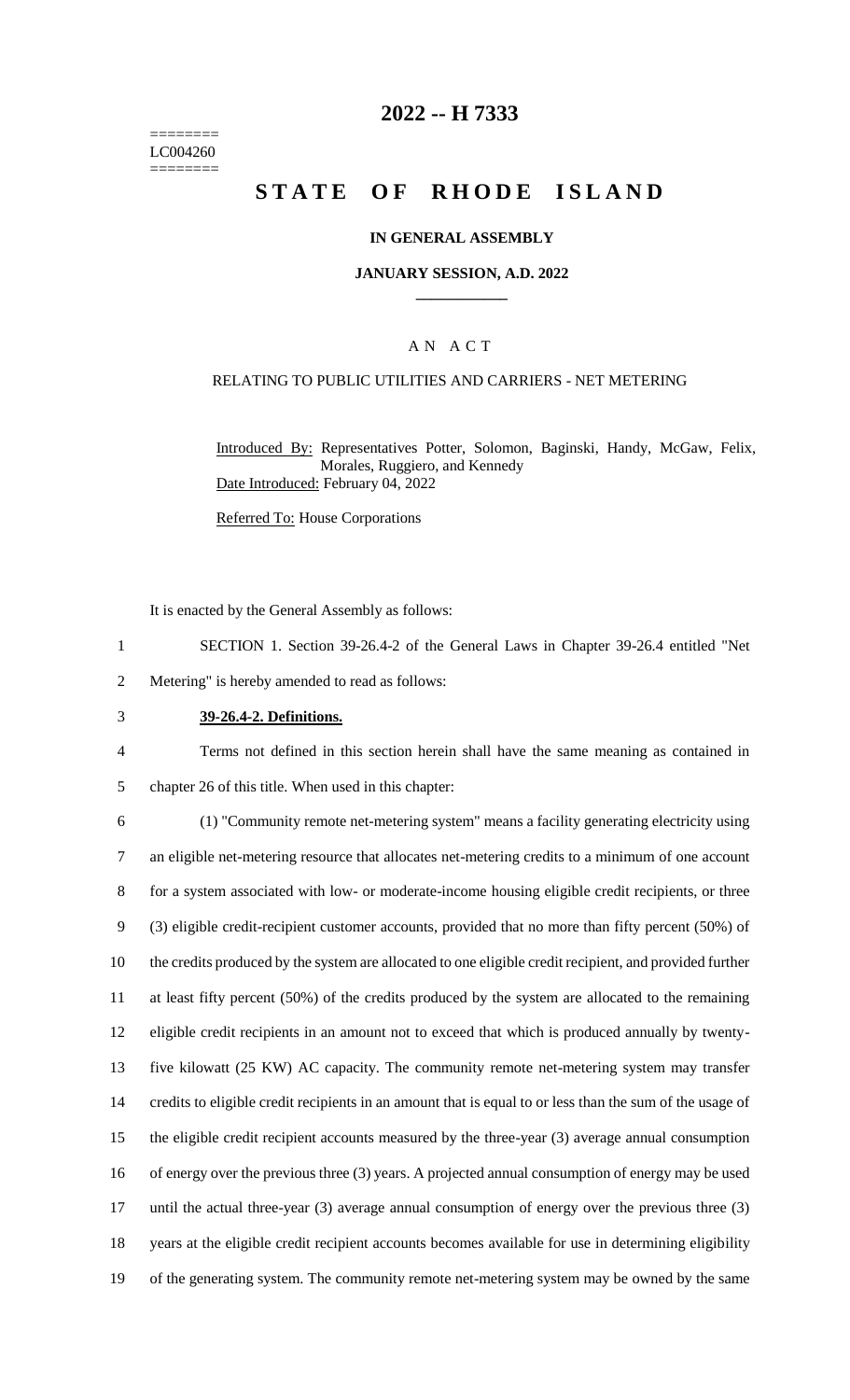entity that is the customer of record on the net-metered account or may be owned by a third party.

 (2) "Electric distribution company" shall have the same meaning as § 39-1-2, but shall not include Block Island Power Company or Pascoag Utility District, each of whom shall be required to offer net metering to customers through a tariff approved by the public utilities commission after a public hearing. Any tariff or policy on file with the public utilities commission on the date of passage of this chapter shall remain in effect until the commission approves a new tariff.

 (3) "Eligible credit recipient" means one of the following eligible recipients in the electric distribution company's service territory whose electric service account or accounts may receive net- metering credits from a community remote net-metering system. Eligible credit recipients include the following definitions:

(i) Residential accounts in good standing.

 (ii) "Low- or moderate-income housing eligible credit recipient" means an electric service account or accounts in good standing associated with any housing development or developments owned or operated by a public agency, nonprofit organization, limited-equity housing cooperative, or private developer that receives assistance under any federal, state, or municipal government program to assist the construction or rehabilitation of housing affordable to low- or moderate- income households, as defined in the applicable federal or state statute, or local ordinance, encumbered by a deed restriction or other covenant recorded in the land records of the municipality in which the housing is located, that:

 (A) Restricts occupancy of no less than fifty percent (50%) of the housing to households with a gross, annual income that does not exceed eighty percent (80%) of the area median income as defined annually by the United States Department of Housing and Urban Development (HUD); (B) Restricts the monthly rent, including a utility allowance, that may be charged to

 residents, to an amount that does not exceed thirty percent (30%) of the gross, monthly income of a household earning eighty percent (80%) of the area median income as defined annually by HUD;

(C) Has an original term of not less than thirty (30) years from initial occupancy.

 Electric service account or accounts in good standing associated with housing developments that are under common ownership or control may be considered a single low- or moderate-income housing eligible credit recipient for purposes of this section. The value of the credits shall be used to provide benefits to tenants.

 (iii) "Educational institutions" means public and private schools at the primary, secondary, and postsecondary levels.

 (4) "Eligible net-metering resource" means eligible renewable energy resource, as defined in § 39-26-5 including biogas created as a result of anaerobic digestion, but, specifically excluding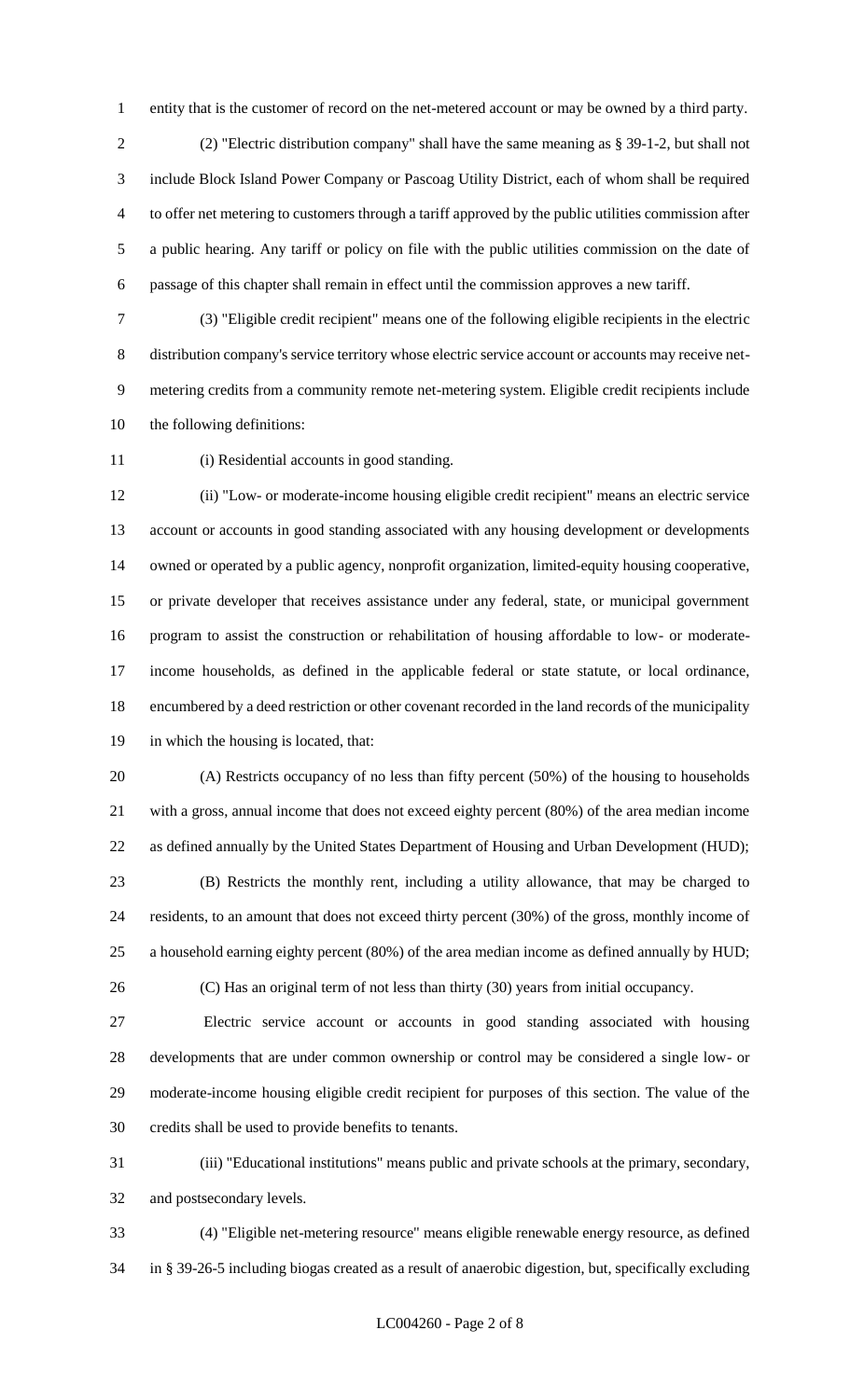all other listed eligible biomass fuels.

 (5) "Eligible net-metering system" means a facility generating electricity using an eligible 3 net-metering resource that is reasonably designed and sized to **annually** produce electricity in an 4 amount that is equal to, or less than, the renewable self-generator's usage at the eligible net-metering 5 system site measured by the three-year (3) average annual consumption of energy over the previous 6 three (3) years at the electric distribution account(s) located at the eligible net-metering system site. A projected annual consumption of energy may be used until the actual three-year (3) average 8 annual consumption of energy over the previous three (3) years at the account(s) located at the eligible net-metering system site becomes available for use in determining 10 eligibility of the generating system. No utility shall limit the eligibility of a net metering site based 11 on prior consumption. Any excess of energy not consumed under a net metering system shall be 12 credited to the consumer on a cost rate basis. The eligible net-metering system may be owned by the same entity that is the customer of record on the net-metered accounts or may be owned by a 14 third party that is not the customer of record at the eligible net-metering system site and which may offer a third-party, net-metering financing arrangement or net-metering financing arrangement, as applicable. Notwithstanding any other provisions of this chapter, any eligible net-metering resource: (i) Owned by a public entity, educational institution, hospital, nonprofit, or multi- municipal collaborative or (ii) Owned and operated by a renewable-generation developer on behalf of a public entity, educational institution, hospital, nonprofit, or multi-municipal collaborative through a net-metering financing arrangement shall be treated as an eligible net-metering system and all accounts designated by the public entity, educational institution, hospital, nonprofit, or multi-municipal collaborative for net metering shall be treated as accounts eligible for net metering within an eligible net-metering system site.

 (6) "Eligible net-metering system site" means the site where the eligible net-metering system or community remote net-metering system is located or is part of the same campus or complex of sites contiguous to one another and the site where the eligible net-metering system or community remote net-meterin system is located or a farm in which the eligible net-metering system or community remote net-metering system is located. Except for an eligible net-metering system owned by or operated on behalf of a public entity, educational institution, hospital, nonprofit, or multi-municipal collaborative through a net-metering financing arrangement, the purpose of this definition is to reasonably assure that energy generated by the eligible net-metering system is consumed by net-metered electric service account(s) that are actually located in the same geographical location as the eligible net-metering system. All energy generated from any eligible net-metering system is, and will be considered, consumed at the meter where the renewable energy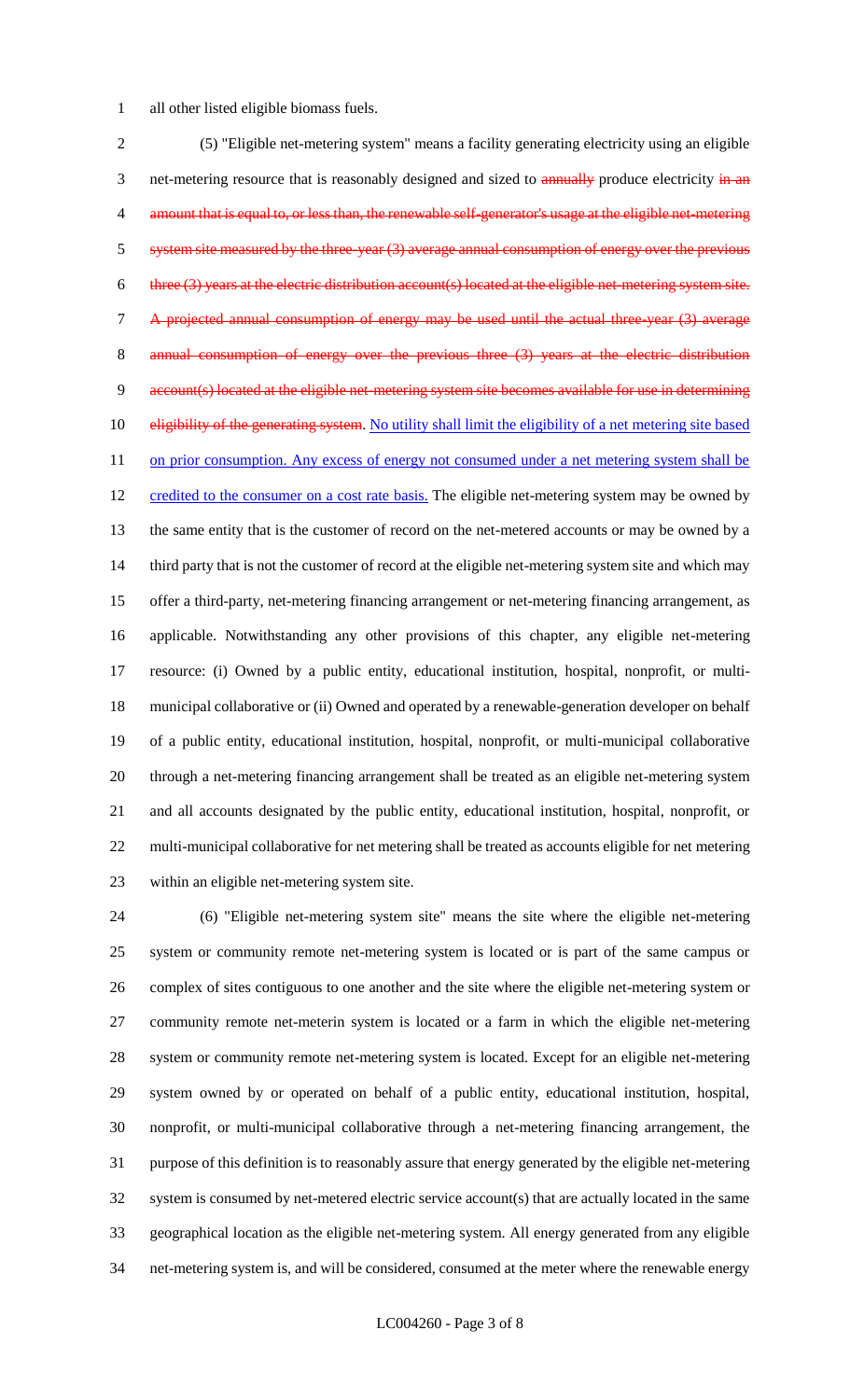resource is interconnected for valuation purposes. Except for an eligible net-metering system owned by, or operated on behalf of, a public entity, educational institution, hospital, nonprofit, or multi-municipal collaborative through a net-metering financing arrangement, or except for a community remote net-metering system, all of the net-metered accounts at the eligible net-metering system site must be the accounts of the same customer of record and customers are not permitted to enter into agreements or arrangements to change the name on accounts for the purpose of artificially expanding the eligible net-metering system site to contiguous sites in an attempt to avoid this restriction. However, a property owner may change the nature of the metered service at the accounts at the site to be master metered in the owner's name, or become the customer of record 10 for each of the accounts, provided that the owner becoming the customer of record actually owns the property at which the account is located. As long as the net-metered accounts meet the requirements set forth in this definition, there is no limit on the number of accounts that may be net metered within the eligible net-metering system site.

 (7) "Excess renewable net-metering credit" means a credit that applies to an eligible net- metering system or community remote net-metering system for that portion of the production of electrical energy beyond one hundred percent (100%) and no greater than one hundred twenty-five percent (125%) of the renewable self-generator's own consumption at the eligible net-metering system site or the sum of the usage of the eligible credit recipient accounts associated with the community remote net-metering system during the applicable billing period. Such excess renewable net-metering credit shall be equal to the electric distribution company's avoided cost rate, which is hereby declared to be the electric distribution company's standard-offer service kilowatt hour (KWh) charge for the rate class and time-of-use billing period (if applicable) applicable to the customer of record for the eligible net-metering system or applicable to the customer of record for the community remote net-metering system. The commission shall have the authority to make determinations as to the applicability of this credit to specific generation facilities to the extent there is any uncertainty or disagreement.

 (8) "Farm" shall be defined in accordance with § 44-27-2, except that all buildings associated with the farm shall be eligible for net-metering credits as long as: (i) The buildings are owned by the same entity operating the farm or persons associated with operating the farm; and (ii) The buildings are on the same farmland as the project on either a tract of land contiguous with, or reasonably proximate to, such farmland or across a public way from such farmland.

 (9) "Hospital" means and shall be defined and established as set forth in chapter 17 of title 23.

(10) "Multi-municipal collaborative" means a group of towns and/or cities that enter into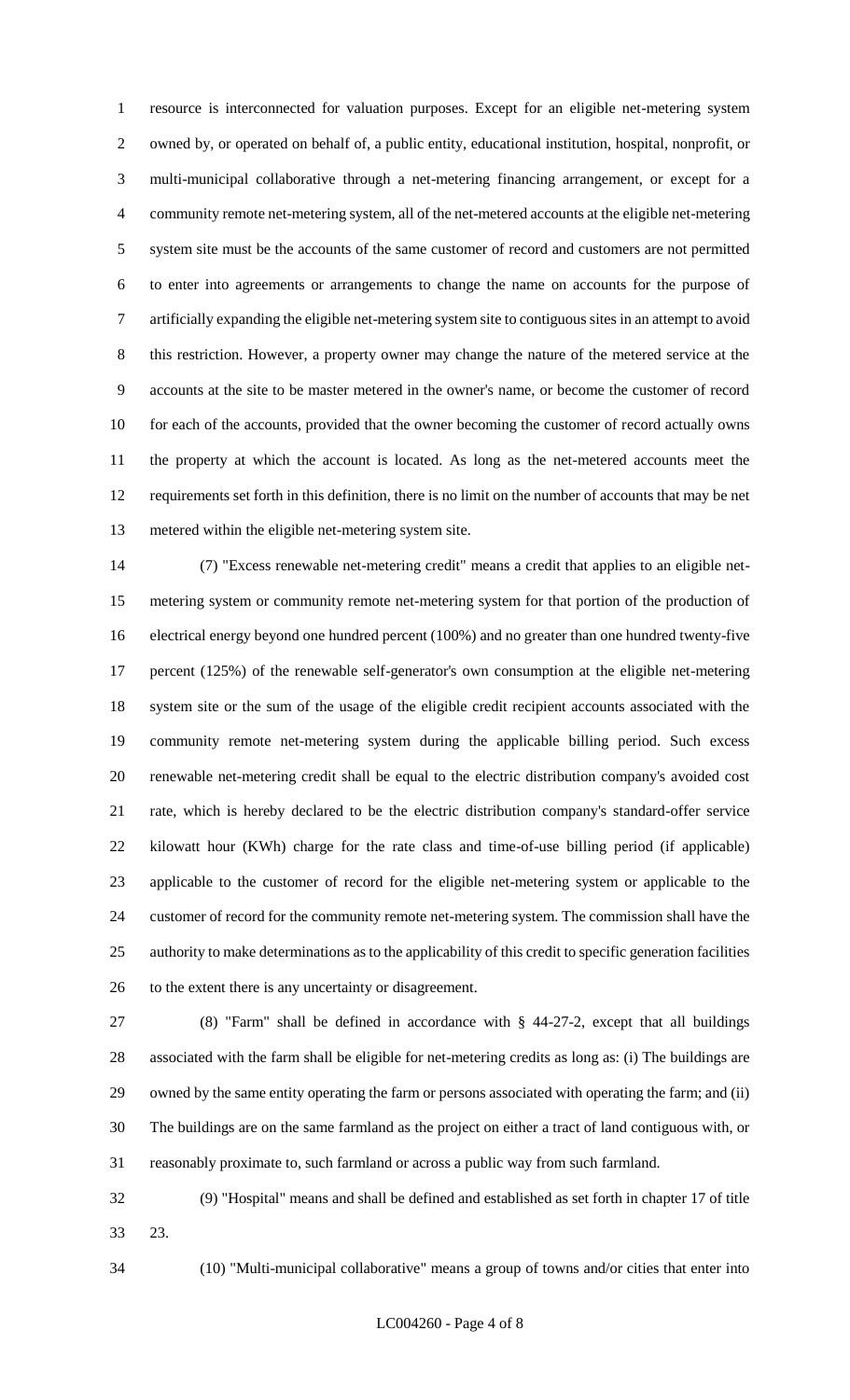an agreement for the purpose of co-owning a renewable-generation facility or entering into a financing arrangement pursuant to subsection (14).

 (11) "Municipality" means any Rhode Island town or city, including any agency or instrumentality thereof, with the powers set forth in title 45.

 (12) "Net metering" means using electrical energy generated by an eligible net-metering system for the purpose of self-supplying electrical energy and power at the eligible net-metering system site, or with respect to a community remote net-metering system, for the purpose of generating net-metering credits to be applied to the electric bills of the eligible credit recipients associated with the community net-metering system. The amount so generated will thereby offset consumption at the eligible net-metering system site through the netting process established in this chapter, or with respect to a community remote net-metering system, the amounts generated in excess of that amount will result in credits being applied to the eligible credit-recipient accounts associated with the community remote net-metering system.

 (13) "Net-metering customer" means a customer of the electric distribution company receiving and being billed for distribution service whose distribution account(s) are being net metered.

 (14) "Net-metering financing arrangement" means arrangements entered into by a public entity, educational institution, hospital, nonprofit, or multi-municipal collaborative with a private entity to facilitate the financing and operation of a net-metering resource, in which the private entity owns and operates an eligible net-metering resource on behalf of a public entity, educational institution, hospital, nonprofit, or multi-municipal collaborative, where: (i) The eligible net- metering resource is located on property owned or controlled by the public entity, educational institution, hospital, or one of the municipalities, as applicable; and (ii) The production from the eligible net-metering resource and primary compensation paid by the public entity, educational institution, hospital, nonprofit, or multi-municipal collaborative to the private entity for such production is directly tied to the consumption of electricity occurring at the designated net-metered accounts.

 (15) "Nonprofit" means a nonprofit corporation as defined and established through chapter 6 of title 7, and shall include religious organizations that are tax exempt pursuant to 26 U.S.C. § 501(d).

 (16) "Person" means an individual, firm, corporation, association, partnership, farm, town or city of the state of Rhode Island, multi-municipal collaborative, or the state of Rhode Island or any department of the state government, governmental agency, or public instrumentality of the state.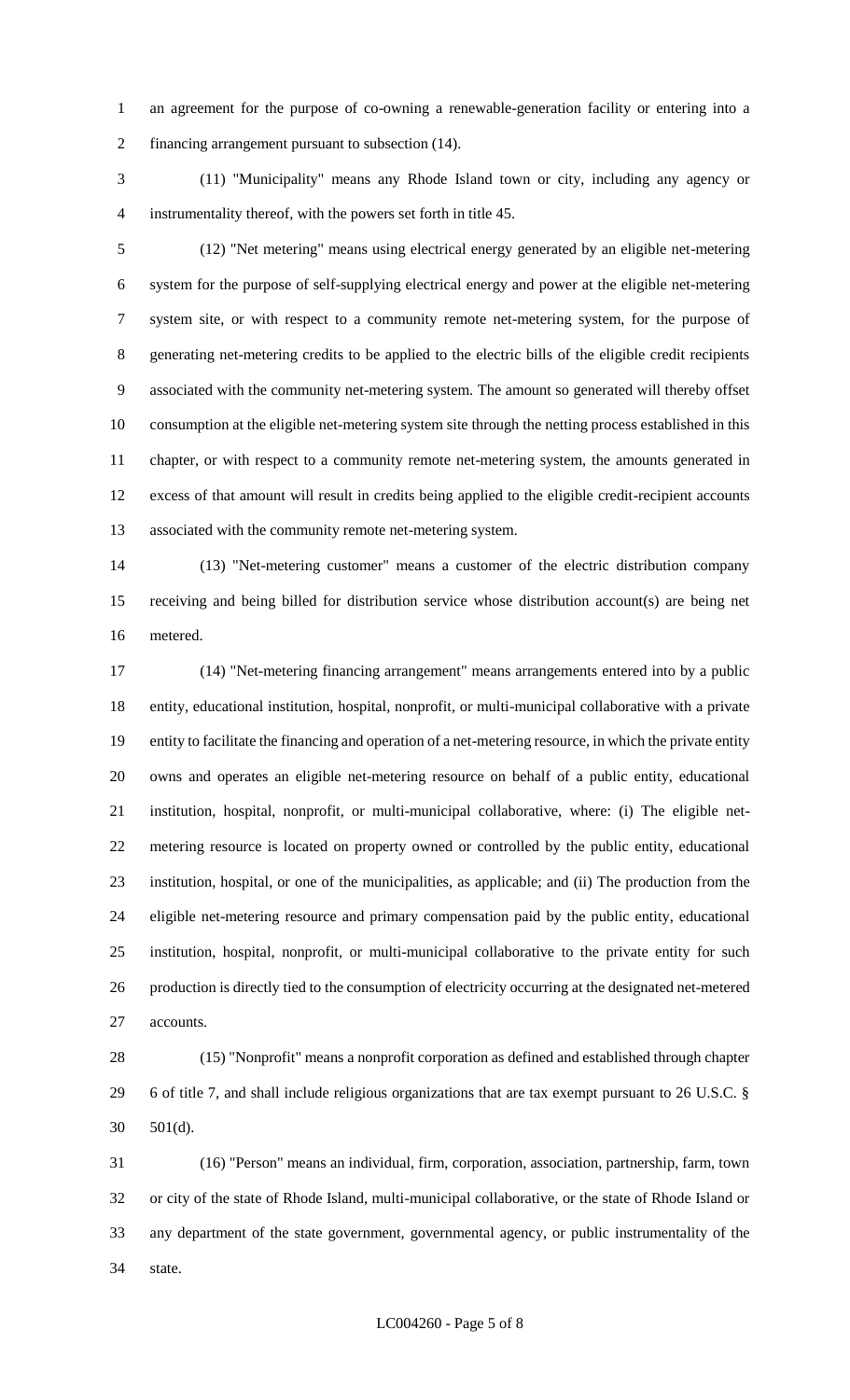(17) "Project" means a distinct installation of an eligible net-metering system or a community remote net-metering system. An installation will be considered distinct if it is installed in a different location, or at a different time, or involves a different type of renewable energy.

 (18) "Public entity" means the federal government, the state of Rhode Island, municipalities, wastewater treatment facilities, public transit agencies, or any water distributing plant or system employed for the distribution of water to the consuming public within this state including the water supply board of the city of Providence.

 (19) "Renewable net-metering credit" means a credit that applies to an eligible net-metering system or a community remote net-metering system up to one hundred percent (100%) of either the renewable self-generator's usage at the eligible net-metering system site or the sum of the usage of the eligible credit-recipient accounts associated with the community remote net-metering system over the applicable billing period. This credit shall be equal to the total kilowatt hours of electrical energy generated up to the amount consumed on-site, and/or generated up to the sum of the eligible credit-recipient account usage during the billing period multiplied by the sum of the distribution company's:

 (i) Standard-offer service kilowatt-hour charge for the rate class applicable to the net- metering customer, except that for remote public entity and multi-municipality collaborative net- metering systems that submit an application for an interconnection study on or after July 1, 2017, and community remote net-metering systems, the standard-offer service kilowatt-hour charge shall be net of the renewable energy standard charge or credit;

21 (ii) Distribution kilowatt-hour charge;

(iii) Transmission kilowatt-hour charge; and

(iv) Transition kilowatt-hour charge.

 Notwithstanding the foregoing, except for systems that have requested an interconnection study for which payment has been received by the distribution company, or if an interconnection study is not required, a completed and paid interconnection application, by December 31, 2018, the renewable net-metering credit for all remote public entity and multi-municipal collaborative net- metering systems shall not include the distribution kilowatt-hour charge commencing on January 1, 2050.

 (20) "Renewable self-generator" means an electric distribution service customer of record for the eligible net-metering system or community remote net-metering system at the eligible net- metering system site which system is primarily designed to produce electrical energy for consumption by that same customer at its distribution service account(s), and/or, with respect to community remote net-metering systems, electrical energy which generates net-metering credits to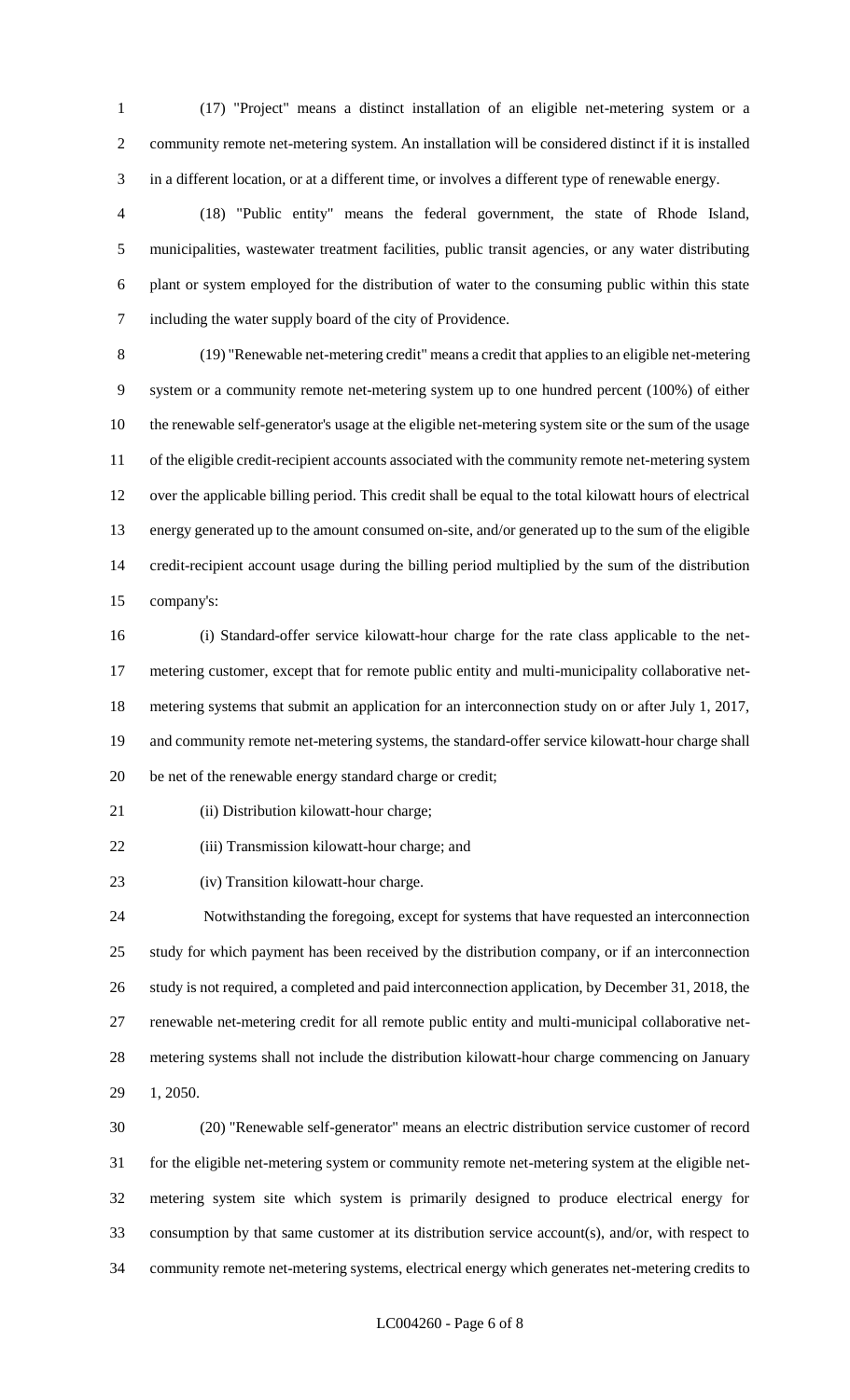be applied to offset the eligible credit-recipient account usage.

 (21) "Third party" means and includes any person or entity, other than the renewable self- generator, who or that owns or operates the eligible net-metering system or community remote net- metering system on the eligible net-metering system site for the benefit of the renewable self-generator.

 (22) "Third-party, net-metering financing arrangement" means the financing of eligible net-metering systems or community remote net-metering systems through lease arrangements or power/credit purchase agreements between a third party and renewable self-generator, except for those entities under a public entity net-metering financing arrangement. A third party engaged in providing financing arrangements related to such net-metering systems with a public or private entity is not a public utility as defined in § 39-1-2.

SECTION 2. This act shall take effect upon passage.

#### ======== LC004260 ========